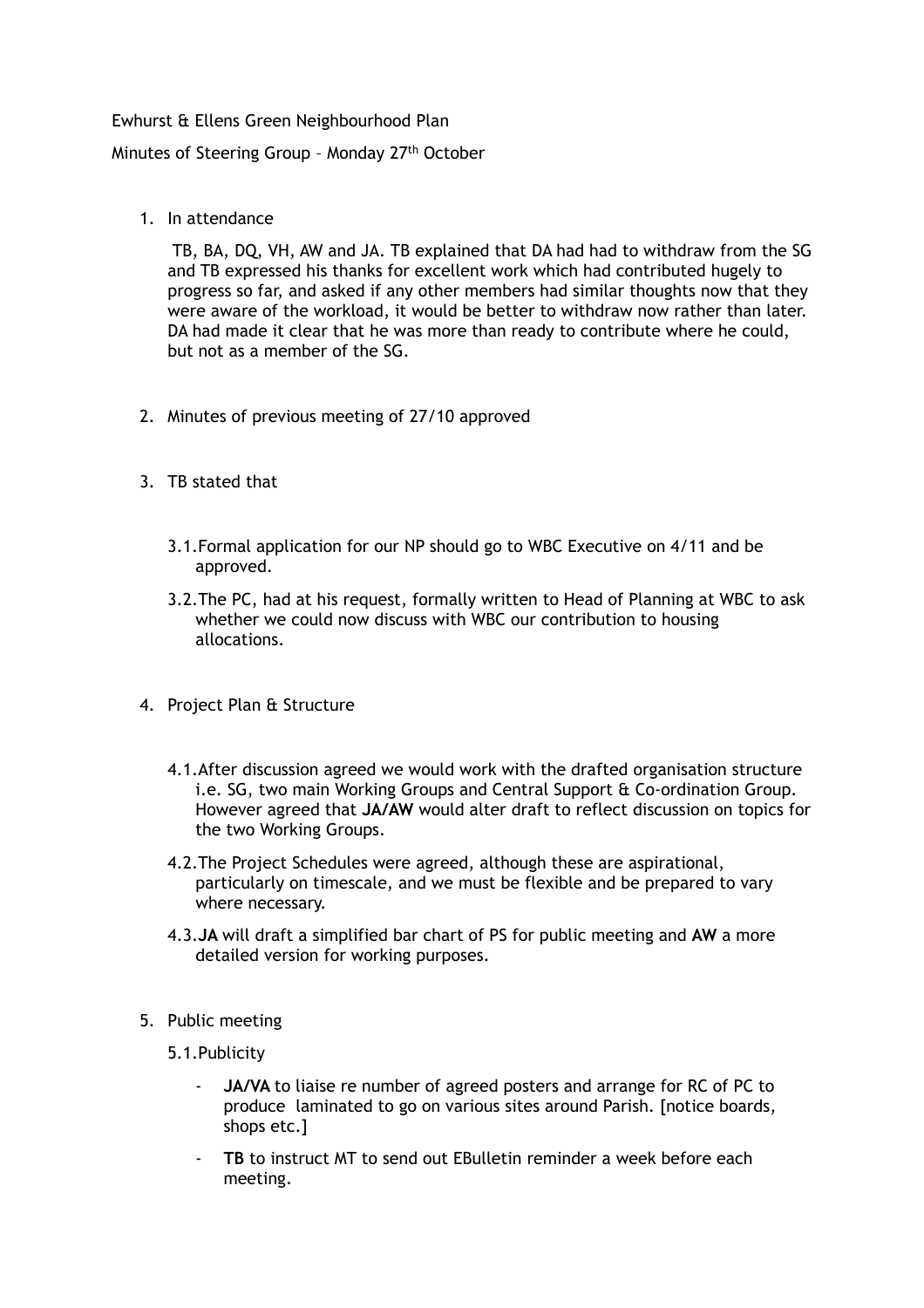- **VH** to distribute leaflet to various clubs/societies in village as reminder to their members.
- **JA** to contact Jackie Avery to see if there is time to include publicity in Parish News and Views.
- 5.2.Key Messages: Meeting discussed draft prepared by JA, and **JA** to re-draft to reflect

 those discussions. However agreed that 3 main objectives of meeting was to inform

 our community about NP, recruit volunteers, and obtain some basic views from our

residents, and ensure we had their backing for the process and cost.

5.3.Agenda

Welcome & Introduction- TB

What is a NP –AW

The Process – BA

Housing – TB

Communication – JA [1st meeting] and VH [2nd meeting]

Community Engagement and Volunteers - DQ [1st meeting] and TB [2nd meeting]

Q & A

It was agreed that all speakers would prepare synopsis of their script and send to JA by Wed 5/11.

- **5.4.**Fact Sheets to follow the scripts by **JA**
- **5.5.** We would have meeting before 1<sup>st</sup> meeting to think of possible questions and answers.
- 5.6.Display Material: **VH** to contact WBC to obtain suitable size and quality maps of Parish Boundary, Ewhurst Village Settlement, AONB, AGLV and Conservation/s Areas [and any other offered by WBC which might be suitable] for display. **DQ**  to bring display boards.
- 5.7.Questionnaire & Contact Sheet
	- Agreed would be 2 separate documents
	- Contact and Volunteer sheet to be handed to attendees on arrival
	- Questionnaire to be handed out on departure
	- After much discussion **JA** to re-draft both